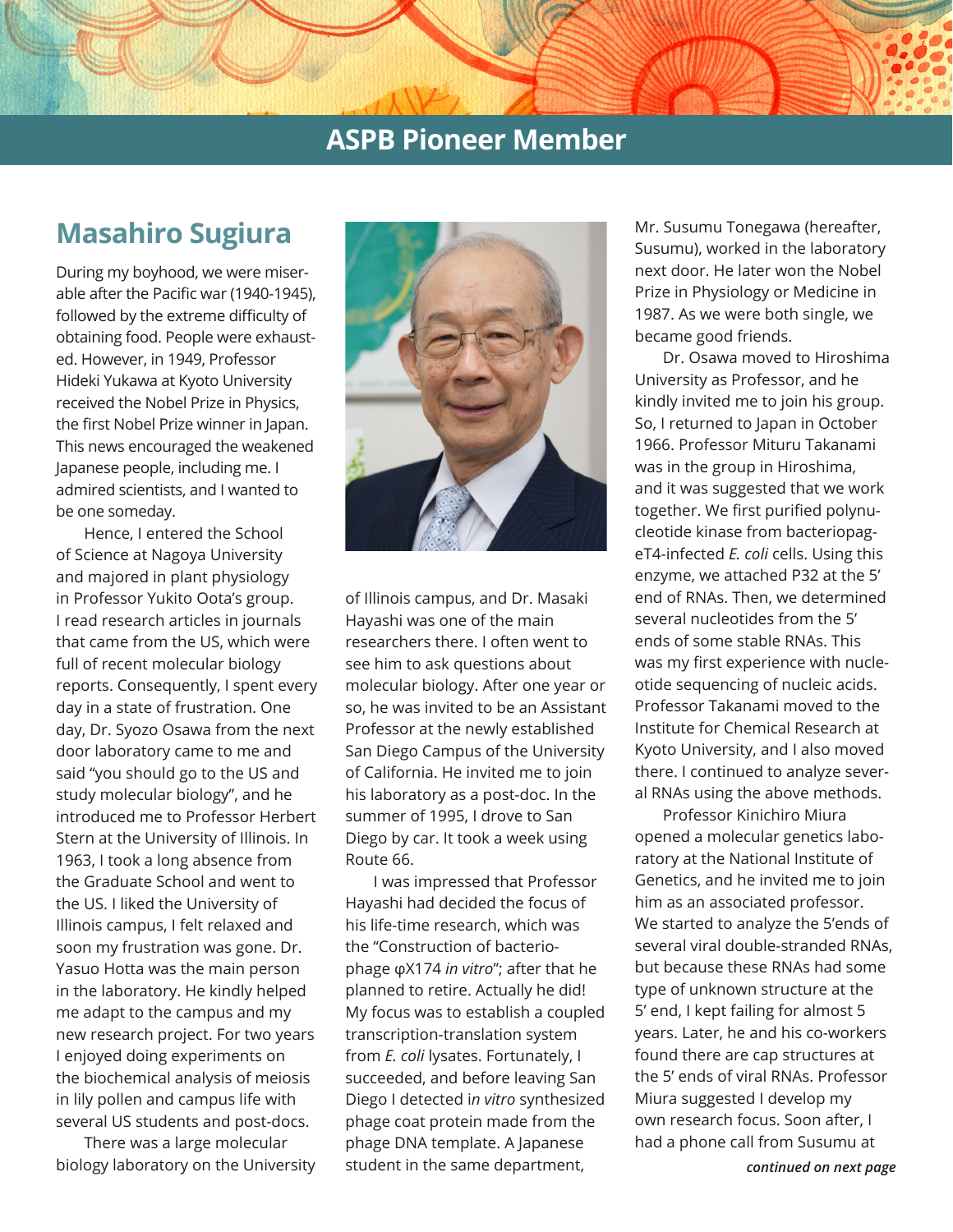## **ASPB Pioneer Member**

#### **Masahiro Sugiura** *continued*

the Basel Institute of Immunology in Switzerland, and he asked me to come to his laboratory. I went there during my summer vacation in 1977. During my stay, there was a summer course on gene cloning at Basel University, and Susumu and I attended the evening seminars. I was shocked by the newly developed technology, that is, gene cloning.

I pondered what I should do after my return to Japan. I considered my future research direction could be in many different fields. Most researchers were using bacteria, yeast, and animals (HeLa cells, mouse and so on). But I decided to use plants, because no molecular biologists, to my knowledge, used plants as research materials. Plants are important because almost all organisms on earth depend on compounds produced by them. Plant cells contain three genomes, nuclear, mitochondrial and plastid (chloroplasts), and I finally decided to use chloroplast DNA, because it was known to be a small, simple molecule.

After returning to my Institute, I consulted with plant geneticists. They suggested rice, barley, tobacco, Arabidopsis and so on, and they emphasized that "you should use pure lines". I started using a tobacco pure line species (*Nicotiana tabacum* var. Bright Yellow 4) given by the Institute of Japan Tobacco Inc. Tobacco was a popular model plant at that time, used mostly for cell and tissue culture experiments. I started growing tobacco plants in an old green house and tried to isolate chloroplasts from green leaves and then purify chloroplast DNA. A post-doc, Dr. Jun Kusuda, joined me, and in 1976 we started to clone chloroplast DNA fragments containing ribosomal RNA genes; we published our first paper in 1979. Then, Dr. Kazuo Shinozaki, an Assistant Professor, and several students, including Dr. Fumio Takaiwa, came to our group. Not long after, we cloned other rRNA and tRNA genes. Generally, people determined the nucleotide sequences of their genes (only coding regions), but we sequenced not only the coding regions but also spacers between genes (non-coding regions). Our approach was sometimes criticized as foolish. However, we found the first ribosomal protein gene (*rps19*) in such a region (1983), and hence we decided to annotate even small open open reading frames (ORFs) in sequenced regions. Later, photosynthesis biochemists found that some of the photosystem subunits were encoded in such ORFs.

 In 1983, I moved, together with Dr. Shinozaki and his wife, Dr. Kazuko Shinozaki, and two post-docs to Nagoya University as the successor to my advisor, Prof. Oota. I started the laboratory with four graduate students, Dr. Masaru Ohme-Takagi, Dr. Minoru Tanaka, Dr. Nobuaki Hayashida and Dr. Tatsuya Wakasugi. We succeeded in acquiring a large grant, Specially Promoted Research, from JSPS to completely sequence the tobacco

chloroplast genome. We created a sequencing facility and an informatics platform to analyze the entire chloroplast genome sequence. After 10 years with over 20 coworkers, we determined the complete nucleotide sequence of the tobacco chloroplast DNA (160 kb, 1986). Our achievement opened the way to study photosynthesis, a major field in plant science, using genomic approaches to identify novel photosystem components. This approach showed the scientific community that to find new genes, complete genome sequencing is more efficient than searching for individual genes of interest one by one. We believe this work has been one of the reasons for supporting whole genome sequencing, and the term "Genome Project" appeared in the 1990s.

*continued on next page* We then started to investigate the molecular mechanisms of gene expression in chloroplasts. As the methods were not available, Dr. Tetsuo Hirose, an Assistant Professor, developed *in vitro* (chloroplast extracts) systems that support accurate expression processes: a translation system (1996) and an RNA editing system (2001). An RNA splicing system was developed by post-doc Dr. Keiko Inaba-Hasegawa (2021). These systems provided a breakthrough for molecular and biochemical analyses of precise gene expression reactions. Examples include the identification of precise translation initiation sites, functional identification of *cis*-elements for translation in 5' untranslated regions (5'UTRs),